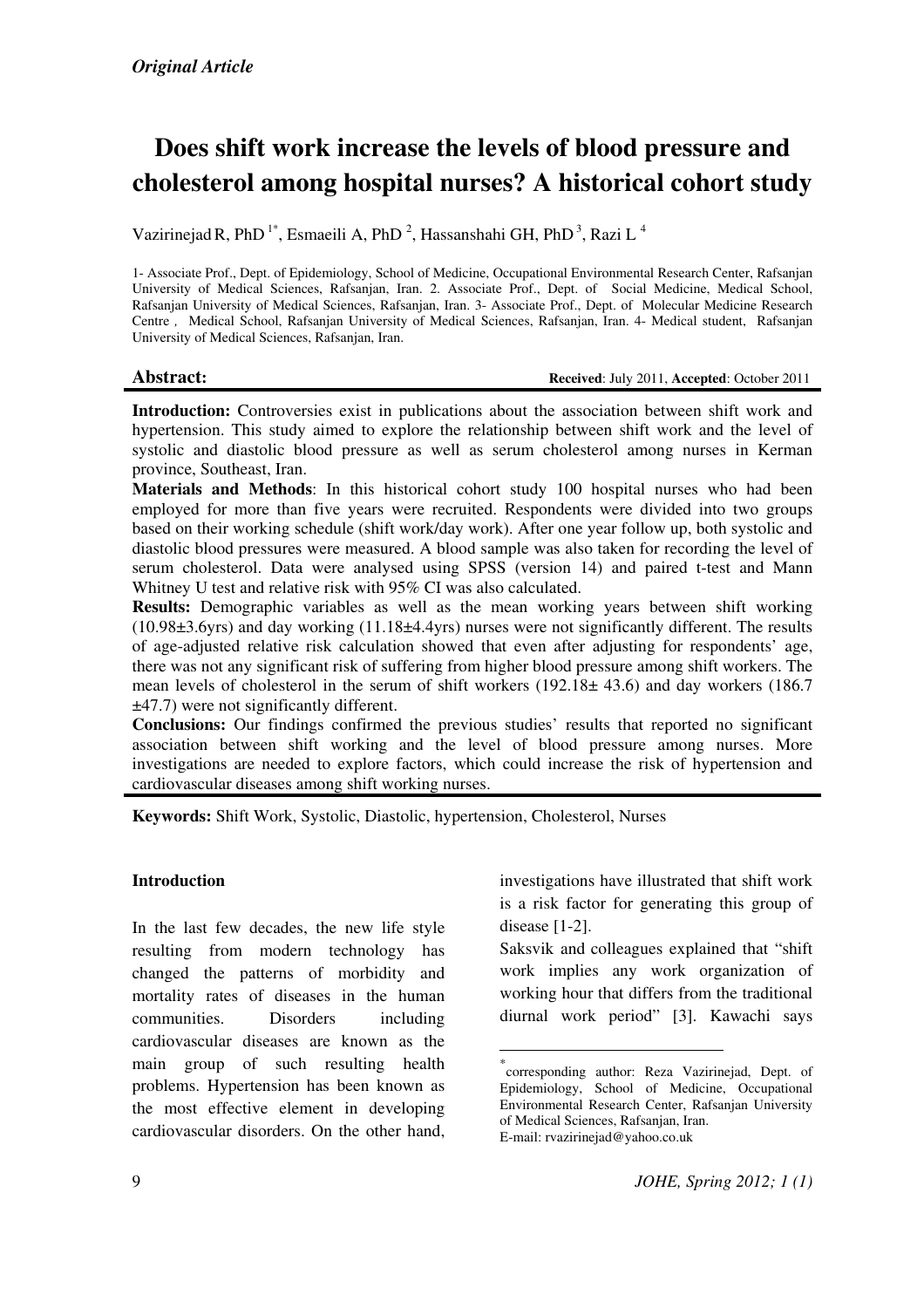"Shift work refers to work patterns that extend beyond the conventional 8-hour work day and that potentially disrupt workers' normal biological and/or social diurnal rhythms" [1].

Studies have confirmed that shift work may cause several health problems for working people. Broad aspects of employees' life can be affected by shift work including physical and mental health, safety, social life and work performance/effectiveness. Saksvik and colleagues believe that while some employees develop serious problems due to shift work exposure, some others tolerate the exposure to shift work well [3]. This shows that people react to the potential challenges that come from shift work in different ways. The theory of "web of causation" shows that a group of effective risk factors come together to generate suitable situation for creation of a disease. Regarding this theory, individual ability to adapt to shift work without adverse consequences depends on many variables including social [4] and cultural status. For instance, individual feelings and satisfaction about both private and social lives could affect individual ability to adapt to shift work without adverse consequences. Andlauer and colleagues explain that shift work tolerance is associated with behavioural and biological dispositions such as digestive troubles, persisting fatigue and sleep alterations [5].

Therefore, investigations are needed to explore the level of risk for health problems in order to decrease the adverse effect of shift work in different communities. The results would help with determining the most suitable plan for people who are working in a definite shift-work job. Nurses working in hospital are a group of employees who most often must work in shift work hours. Despite the fact that the majority of shift workers such as firefighters, factory workers, taxi

drivers, cooks, and security personnels are men, women most often work in these jobs, too. women face the risk of job-related health problems, but few studies have worked on the adverse disadvantages of shift work among this group. De Gaudemaris and colleagues found a significant difference of blood pressure between the two groups of employees with and without shift work. Nevertheless, they concluded that poor relationships within the two groups are related to high blood pressure among hospital workers [6].

Identifying individual determinants of shift work tolerance is therefore important not only for personnel selection purposes, but also to make a base for new research exploring different shift work systems and work conditions suitable for different individuals. Although, many investigations reported the association between shift work and the generation of heart diseases [2, 4, 7- 11], Kawachi and colleagues criticized the results of cross-sectional or retrospective investigations, which reported a higher prevalence of coronary risk factors among rotating shift workers [1]. Controversies also exist in publications about the association between shift work and hypertension [6, 9- 12]. Therefore, in this study, we decided to conduct a historical cohort study exploring the relationship between shift work and the levels of systolic blood pressure (SBP), diastolic blood pressure (DBP) and serum cholesterol among nurses working in an educational hospital in Kerman province, Southeast of Iran.

## Materials and Methods

The setting in this historical cohort, was Aliebn Abitaleb Hospital in Rafsanjan where there are about 2000 people employed. Out of this number, 320 are nurses with an age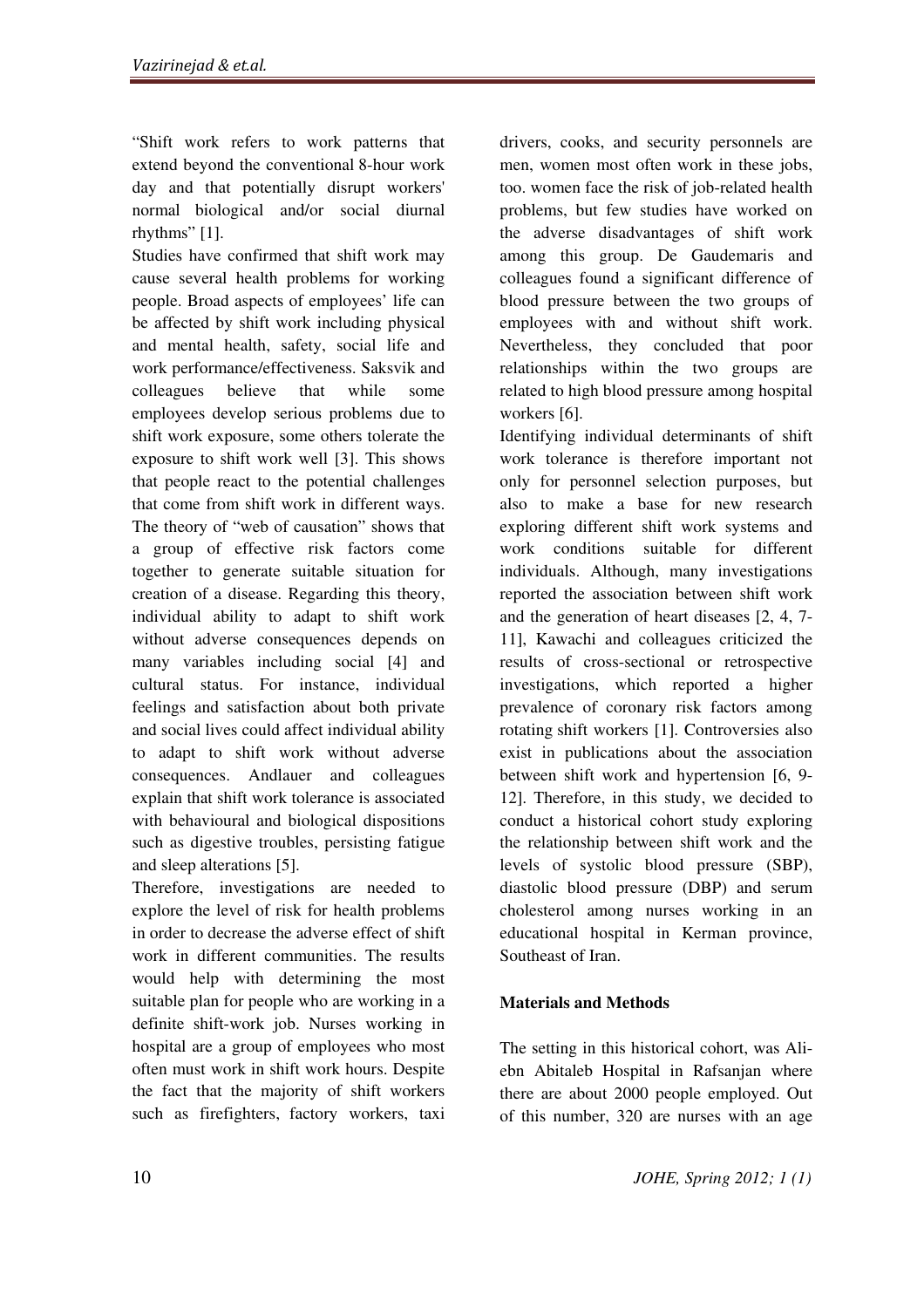range of 22 to 57 years, who are engaged in nursing work. For this cohort study, a sample size of 50 was calculated based on the data derived from a pilot study for each group ( $\alpha$ =0.01,  $\beta$ =0.2). Therefore, a cohort of 100 nurses who were working in the hospital was recruited for the study. A written consent form was taken from those who accepted to help with the study after receiving all details about the study methods and objectives. Respondents were also asked for the permission to review their medical records. Medical records were reviewed by physicians who were blinded to exposure status.

Respondents were ensured that their information would remain anonymous and the data would be kept in a safe place and would not be used for any purposes other than for the present study. An approval was also taken from the ethics committee of the university. Respondents were divided into two groups based on their working status (day working/shift working). The two groups were matched based on age, gender, educational status, marital status, their body mass index (BMI), smoking, and the number of years they had been working as nurses. All respondents were working in the hospital for at least five years. There was no history of hypertension and/or other medical problems in the file of respondents. From the starting point of the study, respondents were followed up for one year. After one year, both SBP and DBP were measured in three occasions with one week intervals. A blood sample was also taken from respondents in each occasion of measuring blood pressure for recording the level of serum cholesterol (three samples for each respondent). An average was calculated for both systolic and diastolic blood pressures as well as for the level of serum cholesterol. Study checklist was designed for recording some demographic information as well as the data collected from measuring blood pressure and serum cholesterol. This study checklist was completed by a trained physician. Nurses who worked at least 3 nights per month in addition to days or evenings in that month were allocated to the shift working group. Shift work was defined in this study as "working between 7 pm and 7 am".

Respondents were asked to have a rest for at least five minutes just before reading their blood pressure. They were also sitting down, preferably at a desk or a table, in a quiet place, with their arms resting on a firm surface. It was important that respondents' arm was supported so that the cuff around the arm was at the same level as their heart. In each occasion respondents' blood pressure was measured three times each about two minutes apart and the highest read was recorded. The other important points in standard blood pressure reading were also regarded [13]. Data were analysed using SPSS (version 14), parametric tests (such as paired t-test). Non-parametric tests (such as Mann Whitney U test) were used for comparing the level of SBP, DBP and serum cholesterol in the two groups. For the purpose of comparing the level of blood pressure, we used the mean level of SBP and DBP as well as the mean level of serum cholesterol among the two groups. Although, for calculation of the relative risk of hypertension incidence among shift working respondents, those respondents who had an average of SBP more than 140 mmhg, and/or DBP more than 90 mmhg were considered as hypertensive respondents. The results of this work are derived from a medical student's thesis.

## Results

Out of 350 nurses who were working in the hospital, a cohort of 100 nurses who were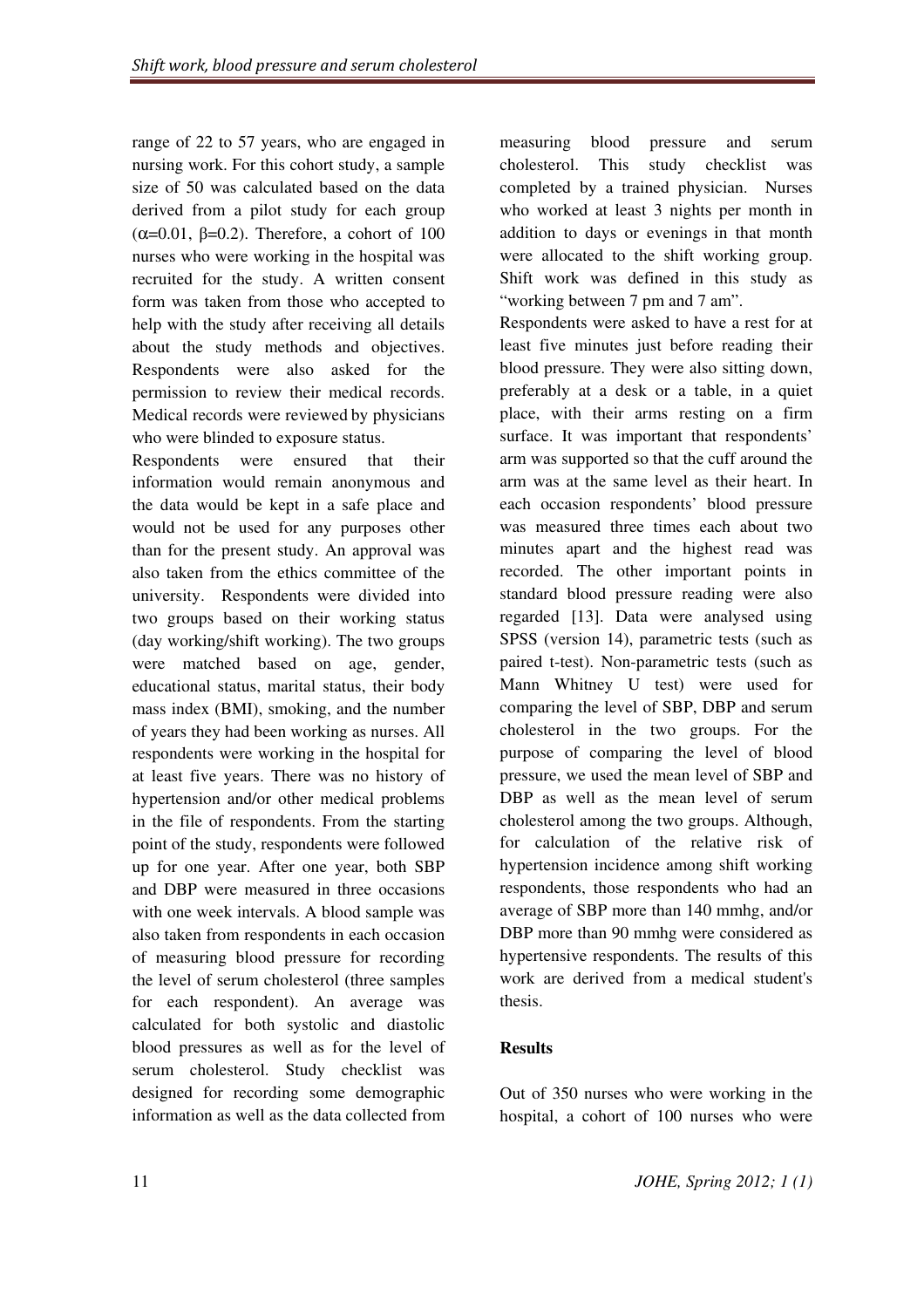similar based on some effective variables which were also divided into the two groups of day working (routine) and shift working was recruited. We compared the characteristics of the 50 nurses who were shift working with the 50 nurses who were day working. There was not any smokers (or ex-smokers) in the cohort, and variables of age, gender, marital status, educational status, BMI (body mass index), and the number of years they were working as nurses, were not significantly different between the two groups (table 1).

In terms of educational status, there were three levels of this variable among respondents including MSc, BSc and associate degree. There were four nurses with MSc degree of which three were working as routine and remaining one had shift work. Despite this discrepancy, there were not any significant differences between the two groups in terms of educational status. About three quarter of the respondents in both groups (74%) were single and this proportion was identically equal between the two groups.

| Table 1: Demographic characteristics of respondents in the two groups of shift working and day |  |  |
|------------------------------------------------------------------------------------------------|--|--|
| working nurses.                                                                                |  |  |

|                         | Groups       |                      |             |      |  |  |  |
|-------------------------|--------------|----------------------|-------------|------|--|--|--|
| <b>Characteristics</b>  |              | <b>Shift working</b> | Day working |      |  |  |  |
|                         | N            | %                    | N           | $\%$ |  |  |  |
| Age                     |              |                      |             |      |  |  |  |
| $30$                    | 14           | 28                   | 11          | 22   |  |  |  |
| 30-39                   | 21           | 42                   | 24          | 48   |  |  |  |
| $+40$                   | 15           | 30                   | 15          | 30   |  |  |  |
| Gender                  |              |                      |             |      |  |  |  |
| female                  | 17           | 34                   | 17          | 34   |  |  |  |
| male                    | 33           | 66                   | 33          | 66   |  |  |  |
| <b>Education</b> status |              |                      |             |      |  |  |  |
| MSc                     | $\mathbf{1}$ | 2                    | 3           | 6    |  |  |  |
| <b>BS</b>               | 33           | 66                   | 32          | 64   |  |  |  |
| Bachelor*               | 16           | 32                   | 15          | 30   |  |  |  |
| Marital status          |              |                      |             |      |  |  |  |
| Single                  | 38           | 76                   | 38          | 76   |  |  |  |
| Married                 | 12           | 24                   | 12          | 24   |  |  |  |
| <b>BMI</b>              |              | 42                   |             |      |  |  |  |
| $20$                    | 21           |                      | 25          | 50   |  |  |  |
| $+20$                   | 29           | 58                   | 25          | 50   |  |  |  |
| Working years**         |              |                      |             |      |  |  |  |
| <10                     | 29           | 58                   | 25          | 50   |  |  |  |
| $10-19$                 | 9            | 18                   | 10          | 20   |  |  |  |
| $+20$                   | 12           | 24                   | 15          | 30   |  |  |  |

\* The first university's degree which is taken after 2-3 years study in the university \*\* The number of years respondents were working as nurse

BMI was calculated for all respondents based on their weight and height. Although, the mean of BMI between the two groups was not identically similar, the two groups were not significantly different based on this variable. As it is illustrated in table1, BMI in 21 nurses (42%) in shift working group was less than 20, whereas this number among day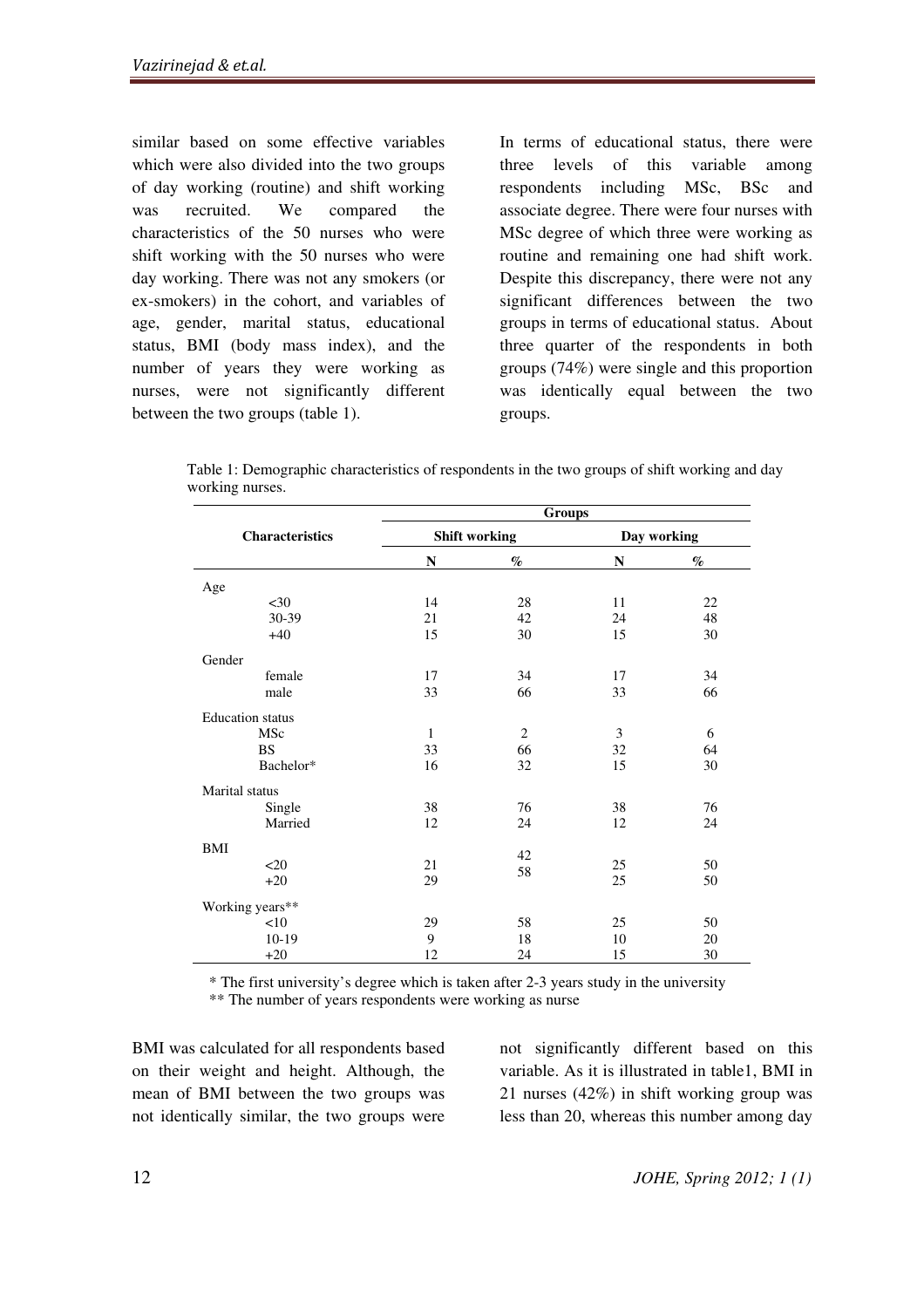working nurses was 25 (50%). The average of working years for respondents in the two groups of shift working and day working nurses were 10.98±3.6 and 11.18±4.4 years, respectively. These two averages were not significantly different. The average levels calculated from three occasions measuring DBP, were 77.2±8.2 and 79.4±6.7 mmhg among routine (day) and shift working respondents, respectively.

These levels for SBP among the two groups of day working and shift working respondents were 119.9±13.4 and 119.1±17.5, respectively. There was no significant differences between the two groups of shift working and day working nurses based on the mean level of SBP and DBP. The levels of SBP and DBP of respondents in the two groups are shown in table 2. The risk levels of hypertension incidence for both SBP and DBP among those who were shift working were not significantly higher than this risk among those who were not shift working.

Table 2: Frequency distribution of respondents in the two groups of shift working and day working nurses based on the mean level of both systolic and diastolic blood pressures.

|                       | Age groups (years) |       |                |       |                |           |                |              |  |
|-----------------------|--------------------|-------|----------------|-------|----------------|-----------|----------------|--------------|--|
| <b>Blood pressure</b> | 20-29              |       |                | 30-39 |                | $40 - 49$ |                | <b>Total</b> |  |
| (mmhg)                | N                  | $\%$  | $\mathbf N$    | $\%$  | $\mathbf N$    | $\%$      | $\mathbf N$    | $\%$         |  |
| <b>Systolic</b>       |                    |       |                |       |                |           |                |              |  |
| <b>Shift working</b>  | 12                 | 85.7  | 16             | 76.2  | 11             | 73.3      | 39             | 78.0         |  |
| < 140                 | 2                  | 14.3  | 5              | 23.8  | $\overline{4}$ | 26.7      | 11             | 22.0         |  |
| $+140$                |                    |       |                |       |                |           |                |              |  |
| Day working           | 10                 | 90.9  | 23             | 95.8  | 11             | 73.3      | 44             | 88.0         |  |
| < 140                 | $\mathbf{1}$       | 9.1   | $\mathbf{1}$   | 4.2   | $\overline{4}$ | 26.7      | 6              | 12.0         |  |
| $+140$                |                    |       |                |       |                |           |                |              |  |
|                       |                    |       |                |       |                |           |                |              |  |
| <b>Total</b><br>< 140 | 22                 | 88.0  | 39             | 86.7  | 22             | 73.3      | 83             | 83.0         |  |
| $+140$                | 3                  | 12.0  | 6              | 13.3  | 8              | 26.7      | 17             | 17.0         |  |
|                       |                    |       |                |       |                |           |                |              |  |
| <b>Diastolic</b>      |                    |       |                |       |                |           |                |              |  |
| <b>Shift working</b>  | 12                 | 85.7  | 18             | 85.7  | 13             | 86.7      | 43             | 86.0         |  |
| $90$                  | $\overline{2}$     | 14.3  | 3              | 14.3  | $\overline{2}$ | 3.3       | $\overline{7}$ | 14.0         |  |
| $+90$                 |                    |       |                |       |                |           |                |              |  |
| Day working           | 11                 | 100.0 | 23             | 95.8  | 11             | 73.3      | 45             | 90.0         |  |
| $90$                  | $\mathbf{0}$       | 0.0   | $\mathbf{1}$   | 4.2   | $\overline{4}$ | 26.7      | 5              | 10.0         |  |
| $+90$                 |                    |       |                |       |                |           |                |              |  |
| <b>Total</b>          | 23                 | 92.0  | 41             | 91.1  | 24             | 80.0      | 88             | 88.0         |  |
| $90$                  | $\overline{c}$     | 8.0   | $\overline{4}$ | 8.9   | 6              | 20.0      | 12             | 12.0         |  |
| $+90$                 |                    |       |                |       |                |           |                |              |  |

More important, the results of age-adjusted relative risk calculation also showed that even after adjusting for respondents' age, there was not any significant risk of suffering from higher blood pressure among those who were shift working. In the other word, compared with nurses who had never done shift work, nurses who reported doing shift work in the past did not show a higher ageadjusted incidence of hypertension (neither for SBP nor for DBP) (table2). The mean levels of cholesterol in the serum of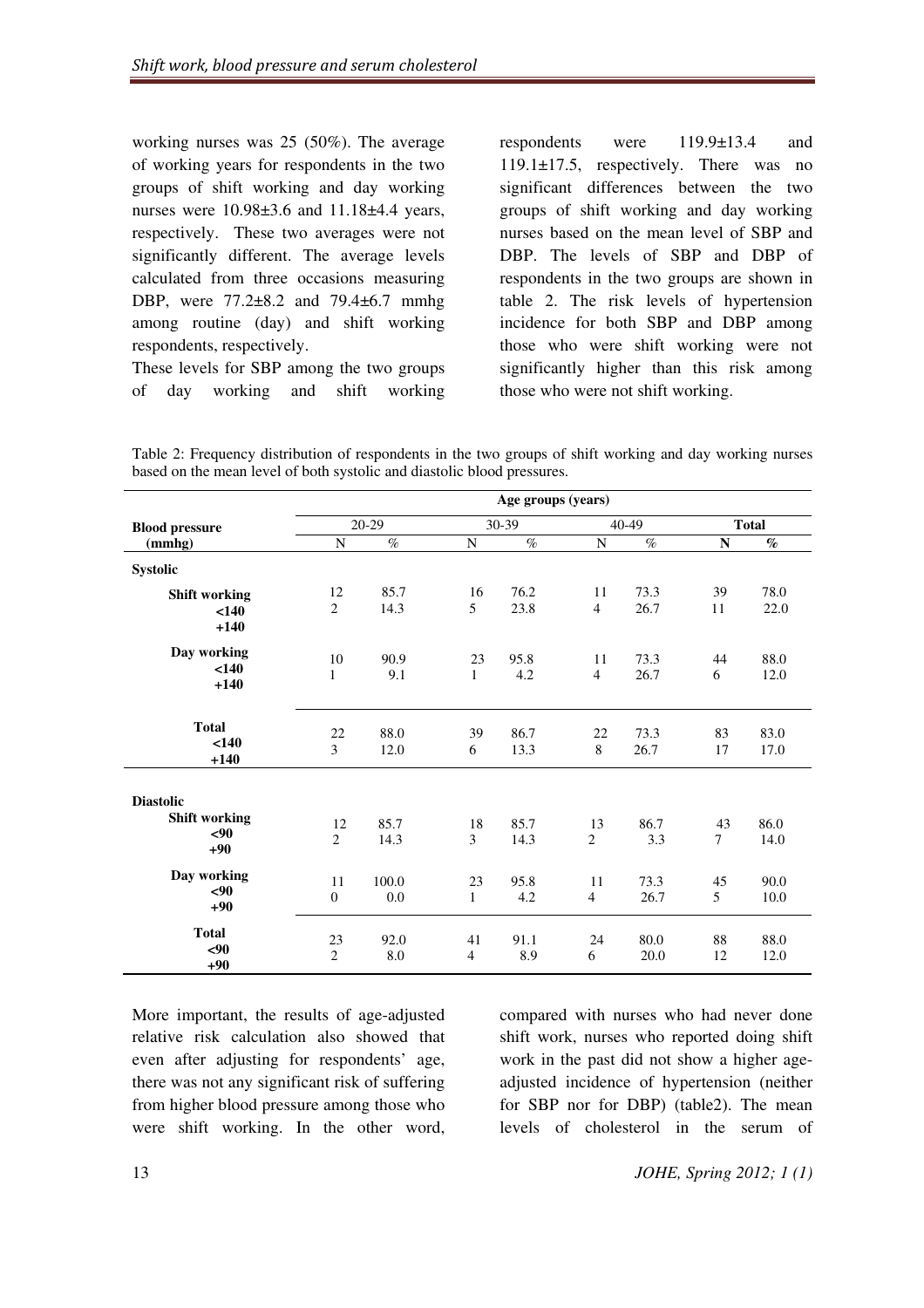respondent's blood samples were  $192.18\pm$ 43.6 and 186.7  $\pm$ 47.7 in the two groups of shift working and day working nurses, respectively. No significant differences was observed between these two means of cholesterol level in the two groups.

#### **Discussion**

Comparison of the two groups of shift working and day working respondents showed that the two groups were properly matched based on resondents' age, gender, BMI, educational and marital status, and the number of years they were working as nurses. This confirms that the results of risk calculation for suffering from hypertension due to shift working obtained in this study are accurate. In this historical cohort study, we examined whether alternating shift work increases blood pressure and serum cholesterol or not? The main finding of this study was that alternating shift work had not a significant effect on the level of SBP, DBP and serum cholesterol of nurses. This finding is consistent with the results of Sfreddo and colleagues who reported that there is not any significant association between shift working and the level of blood pressure among a group of nurses [9]. However, Sfreddo and colleagues obtained this result from a crosssectional study and our result is derived from a cohort which also helped us with estimating the level of risk. The risk of hypertention among shift working respondents obtained from our data was not statistically significant. The causal relationship studied in our investigation confirmed that the lack of association had been showen in Sfreddo survey. The results obtained from Hublin and colleagues study also do not support an association between shift-work and cardiovascular morbidity [14].

In contrast, there are many other studies which have shown the association between shift work and high blood pressure [6,15-17]. For instance, Suwazono et al who designed a historical cohort study in male Japanese workers revealed that alternating shift work is a significant and independent risk factor for an increase in blood pressure over time [15]. In controversy with our results they confirmed the effect of shift work on blood pressure.

McCubbin and colleagues concluded from their results that "night shift with sleep deprivation may contribute to blood pressure dysregulation in persons with a positive family history of hypertension"[18]. This result indicates that a genetic susceptibility is required for the effect of shift working on the blood pressure. De Gaudemaris and collegues also insisted that working conditions play important roles and should be considered further among other risk factors as a pathway to primary prevention of hypertension [12]. This means that different variables could intervene and modify the association between shift working and high blood pressure and it is not easy to declare that shift work by itself can increase the level of blood pressure. Furthermore, the notion of Individual differences in tolerance to shift work could be revealed due to this important point[3]. There have been studies regarding seasonal variations in tolerance against shift work [19]. Therefore, a wide range of different variables affect the adverse consequences of shift working and it is very difficult to judge about the effect of shift working on a definite variable such as blood pressure.

The results of those studies which are crosssectional or descriptive and have reported the association between shift working and hypertension should be interpreted carefully. Not every association is a causal relationship;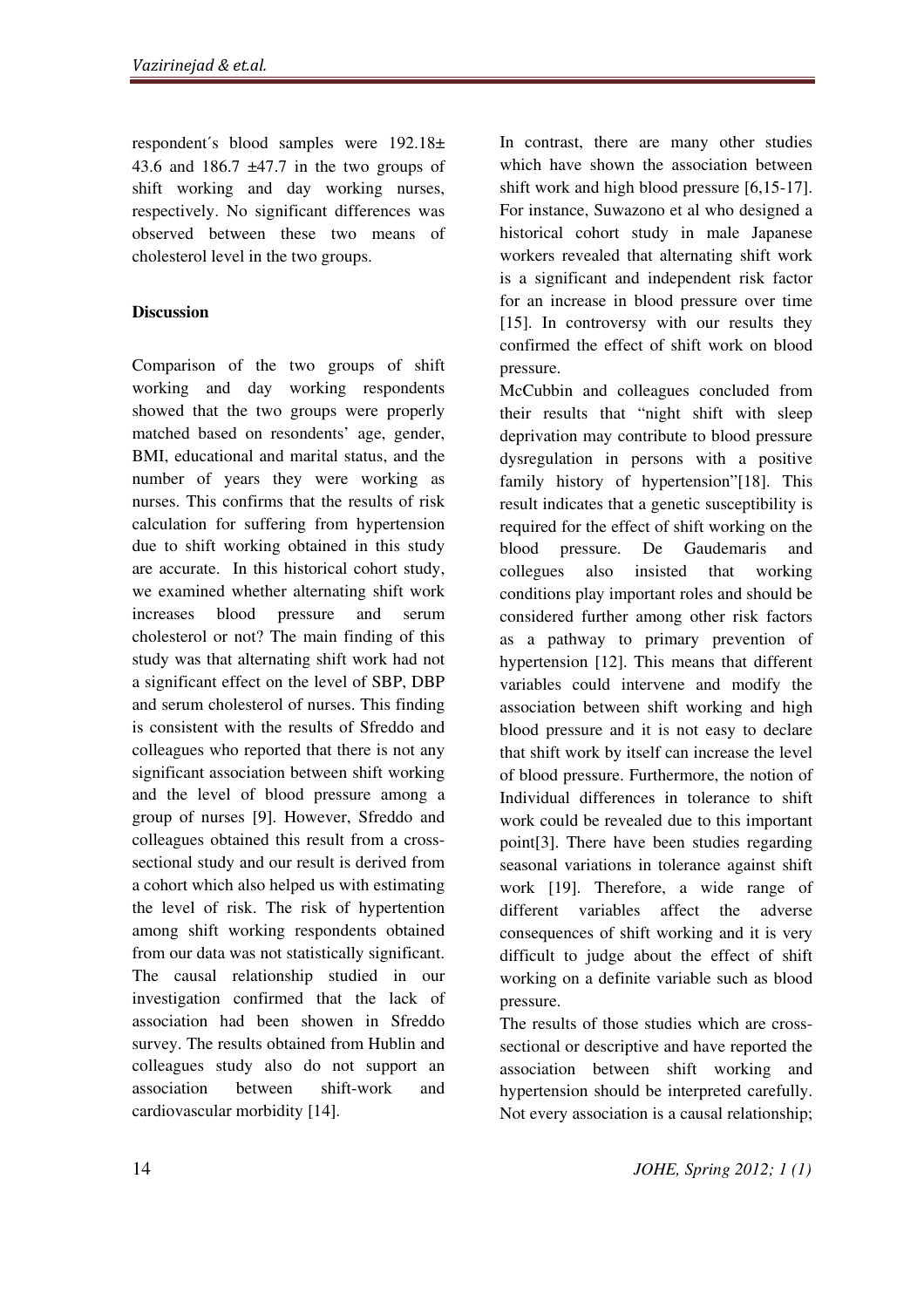however each causal relationship is an association. Well-designed experimental and analytical studies are needed to explore the causal relationship between shift work and hypertension; also the effects of confounding variables should be eliminated as much as possible.

In the other section of our main results, the effect of shift working on the level of serum cholesterol was explored. The average level of serum cholesterol in the two groups of shift working and day working nurses at the end of our cohort study were not significantly different. This result is in concordance with the results of Chen and colleagues [20]. Chen and colleagues reported that they did not find any significant differences in triglyceride and high-density lipoprotein cholesterol among women working in different schedules [20]. Ghiasvand and colleagues showed that high serum total cholesterol and LDL-C level were more common in shift workers than in day workers [21]. This result is in contrast with our results. The significant difference between the two groups of shift working and day working obtained in Ghiasvand study might be due to the large number of respondents in each group. In our study the optimum number of respondents in each group was calculated statistically, and our results might be more reliable than the results of Ghiasvand study.

Overall, the methodology of research on shift work has several limitations [4]. In the present study we do not have a clear definition of shift work. Also, the duration of shift working for respondents might be different. The sample size in our study was calculated based on the proportion of nurses with and without hypertension and there was not enough respondents in each group to classify based on the duration of shift working. It is suggested that this variable be considered in the investigations for

calculation of the dose response. The other limitation in our study was the social class difference between the two groups of shift working and day working nurses which was not easy to control.

#### **Conclusions**

In this study it was concluded that there is not any significant relation between shift work and neither blood pressure nor the level of cholesterol concentration among hospital nurses. Although these results are in contrast with the result of students conducted on this subject, some other research projects confirm our results. Further investigations are recommended.

#### Acknowledgment

We would like to thank all the nurses who agreed to help with this research. The authors would also like to thank the management of Occupational Environment Research Centre, Rafsanjan University of Medical Sceinces for supporting the project financially.

#### Conflict of interest: Non declared

#### References

- 1- Kawachi I, Colditz GA, Stampfer MJ, Willett WC, Manson JE, Speizer FE & et.al. Prospective study of shift work and risk of coronary heart disease in women. Circulation 1995; 92(11):3178-82.
- 2- Hublin C, Partinen M, Koskenvuo K, Silventoinen K, Koskenvuo M, Kaprio J. Shiftwork and cardiovascular disease: a populationbased 22-year follow-up study. Eur J Epidemiol 2010; 25(5):315-23
- 3- Saksvik IB, Bjorvatn B, Hetland H, Sandal G, Pallesen S. Individual differences in tolerance